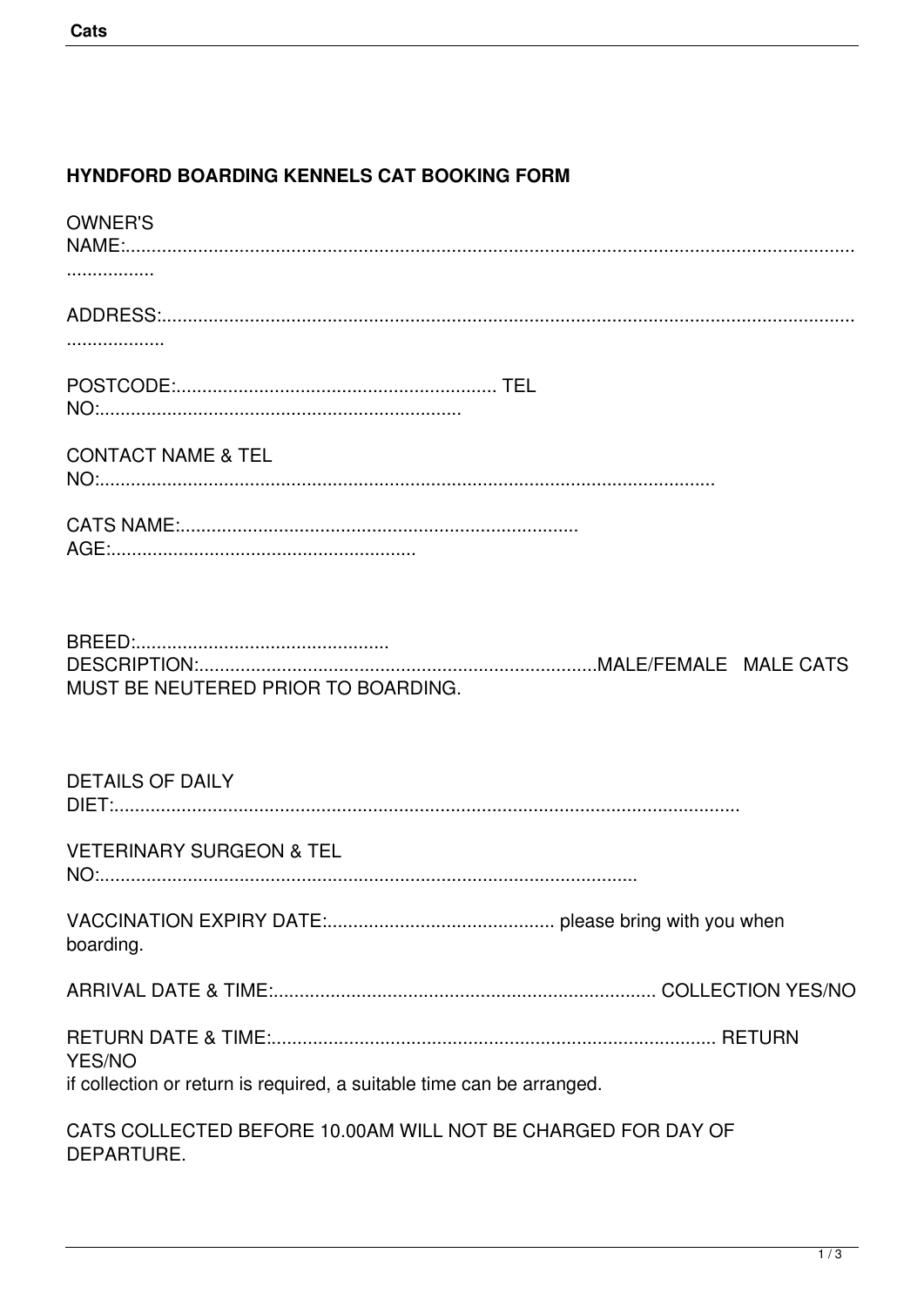BUSINESS HOURS: MONDAY TO FRIDAY 9.00AM TO 6.00PM SATURDAY/SUNDAY 9.00AM TO 12 NOON CLOSED 2.30PM TO 3.30PM DAILY

VIEWING HOURS: MON/FRI 11.00AM TO 2.00PM SAT/SUN 11.00AM TO 12 NOON

PLEASE READ BOARDING CONDITIONS BELOW AND SIGN WHERE APPROPRIATE. Hyndford Boarding Kennels, Avonstream, Avonbridge, FK1 2JL. Tel: 01324 861640 Email: hyndfordkennels@btconnect.com

## **CONDITIONS OF BOARDING**

CATS WILL ONLY BE ACCEPTED FOR BOARDING ON FULFILMENT OF THE FOLLOWING CONDITIONS.

A CURRENT VACCINATION CERTIFICATE MUST BE PRODUCED SHOWING THAT CATS HAVE BEEN VACCINATED AGAINST FELINE RHINOTRACHEITIS, FELINE CALICIVIRUS (CAT FLU) AND FELINE PANLEUCOPAENIA (RCP), YOUR CAT WILL BE REFUSED BOARDING IF A CURRENT CERTIFICATE IS NOT PROVIDED.

IF IN DOUBT ABOUT THE PROTECTION YOUR CAT HAS, PLEASE CONSULT YOUR VETERINARY SURGEON AT LEAST 14 DAYS PRIOR TO BOARDING.

UNFORTUNATELY CATS SUFFERING FROM INFECTIOUS DISEASES CANNOT BE ACCEPTED FOR BOARDING. OWNERS ARE ASKED TO DECLARE ANY HISTORY OF MEDICAL PROBLEMS THAT COULD OCCUR WHILST BOARDING YOUR CAT.

TO SECURE YOUR BOOKING A NON REFUNDABLE DEPOSIT OF £20.00 MUST BE INCLUDED WITH THE RETURN OF THIS FORM, DEDUCTABLE FROM TOTAL BOARDING FEES.

CHEQUES SHOULD BE MADE PAYABLE TO 'HYNDFORD BOARDING KENNELS' PAYMENT CAN BE MADE BY CASH OR GUARANTEED CHEQUE ONLY.

OWNERS BOARDING MORE THAN ONE CAT WITH US WILL BE ASKED TO SIGN BELOW CONFIRMING THAT THEY MAY BE KENNELLED TOGETHER IF THAT IS YOUR REQUIREMENT. PLEASE NOTE THAT HYNDFORD KENNELS WILL ACCEPT NO LIABILITY IN THE UNLIKELY EVENT THAT YOUR CATS INJURE EACH OTHER.

## **OWNERS**

SIGNATURE:.....................